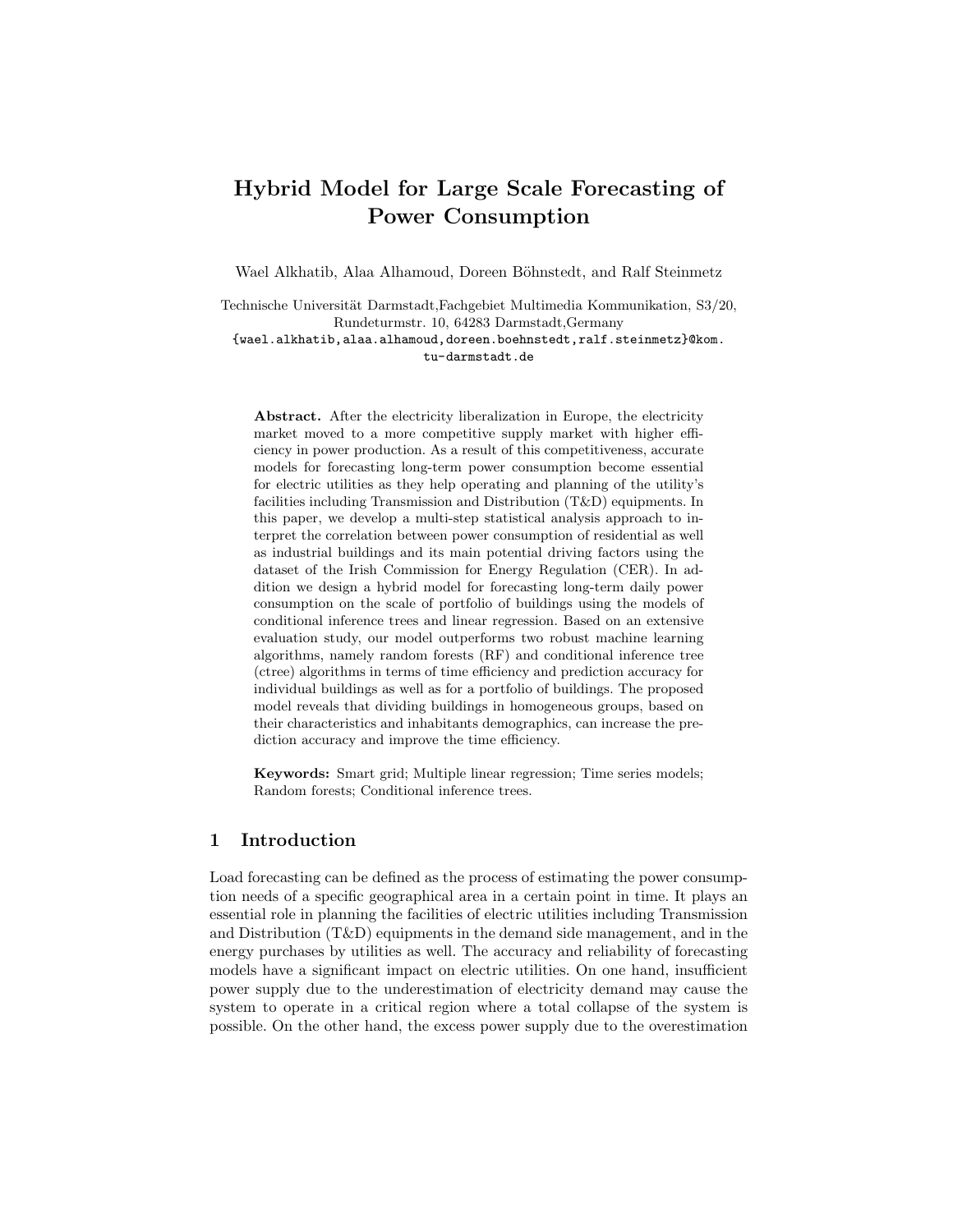of power consumption leads to high costs for operating too many power supply units and as a result a drop in the investment due to extra energy purchases.

Previously, power utilities could predict the future consumption using statistical metrics regarding economic growth such as the industrial growth index and population statistics such as the growth index of residential buildings. Nowadays, multiple power utilities can operate in the same area in which the customers have different power suppliers to subscribe to and not only one supplier. This makes it difficult for the power utilities to rely on the previously mentioned statistics such as the economic and population growth indexes to predict future consumption.

To assist the future investments of power utilities, we need to provide an estimation of the mean power consumption of current and new constructions based on the historical consumption data and the different factors that affect that consumption. A real-time measurements of residential power consumption can be provided by the installation of smart meters in residential buildings. However, Germany for example will not follow the European Commission program for 80% deployment of smart meters by 2020. Instead, it will adopt a phased approach that will address its specific requirements around energy efficiency and renewable energy integration. This fact triggers the need to design new models which are capable of leveraging the smart metering technology and cope up with the difficulties of integrating smart meters in nowadays networks.

In this work, we propose a new approach to overcome these issues by installing smart meters in a representative subset of the population in a region. This subset should cover the variety of domestic and small and medium enterprises(SME) buildings. Then, by modelling the consumption pattern of the participants in this trial, we can generalize the solution to predict the population's future power consumption. To estimate the long-term power consumption of a population, we integrate the effect of time-independent factors such as building characteristics and demographic features of inhabitants and time-dependent factors such as weather conditions, workdays and holidays.

The paper is organized as follows: Section 2 gives an overview of related work in the domain of power consumption forecasting. In Sect. 3, we introduce our concept for the long-term forecasting of power consumption. Sections 4, 5 focus on the long-term prediction model design while Sect. 6 presents the comparative analysis and evaluation of the proposed model against RF and ctree. Finally, Sect. 7 summarizes the paper and discusses future work.

## 2 Related Work

The problem of modelling and forecasting electrical consumption has been intensively studied in the past decades. Long-term and medium-term forecasting of power consumption are used by the utilities mainly for future planning and maintenance purposes. A wide variety of models have been proposed for the purpose of power consumption forecasting. They can be classified into five categories, namely averaging models  $[11], [13][12]$ , regression models  $[2], [5], [10], [7]$ ,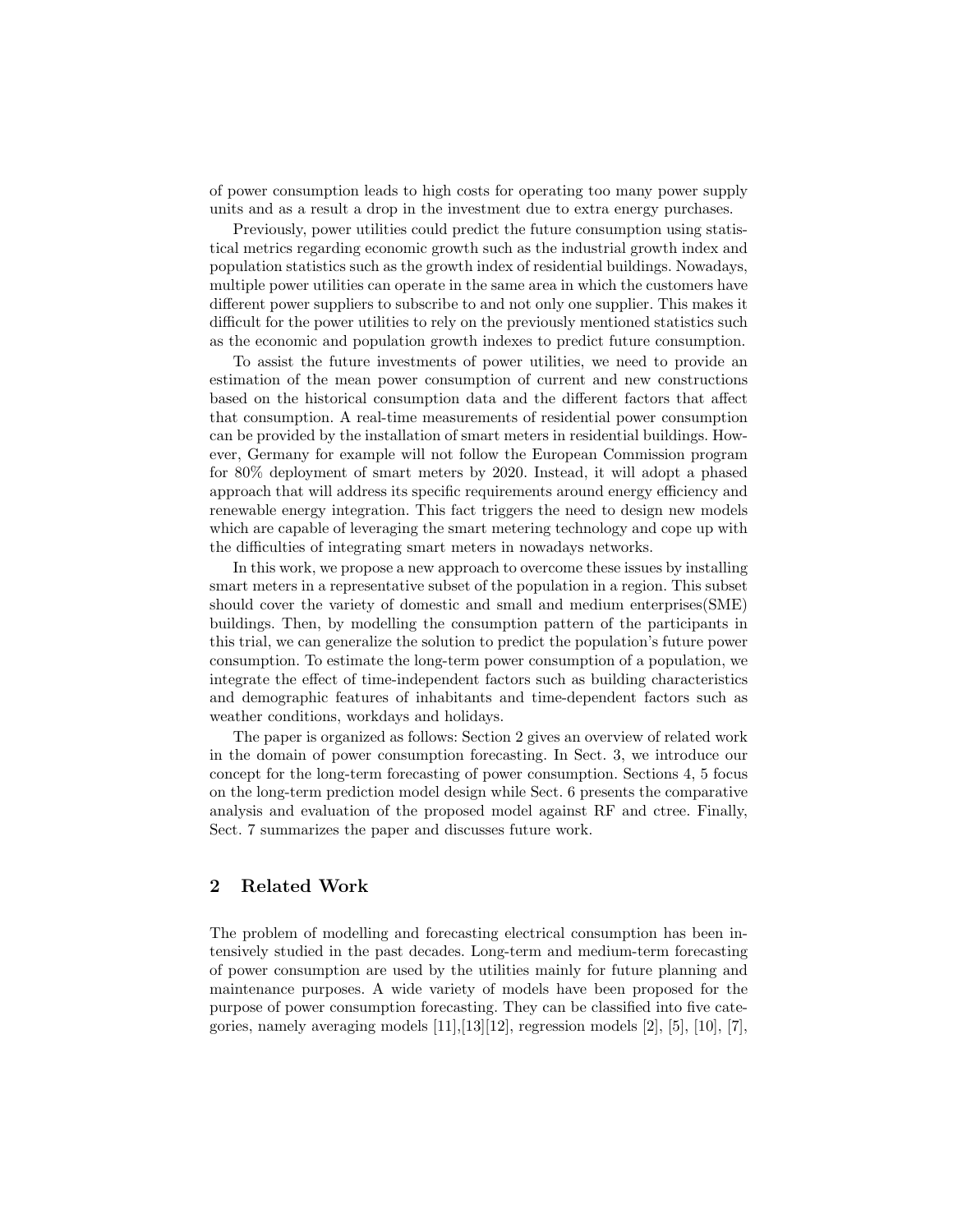[6], time series models [20], [16], artificial intelligence models [23], [15], [14], [19], and hybrid models [18], [21].

Averaging models are characterized by their simplicity as they make their prediction based on averaging the power consumption of similar points of time horizon such as day, month, and year. They only require the historical consumption information. S. Aman et al. presented in [1] an empirical comparison between several prediction methodologies for short-term forecasting of power consumption. In their first scenario, they have evaluated the Time of the Week (ToW) averaging model using the 15-min interval load demand in a week calculated as the average over all weeks. This simple model can be used to predict the power consumption in a granularity of 15-min as the kWh value for that interval.

More complex than averaging models, regression tree  $(RT)$  models build a decision tree to represent the non-linear relationship between the predictors and the response variable. S. Aman et al. proposed a prediction model based on regression trees to forecast the short-term power consumption of campus micro-grids using indirect indicators [2]. In this work, the authors classify power consumption indicators into direct and indirect. Direct indicators include the historical weather information and the power consumption data from smart meters. Indirect indicators include seasonal patterns such as day of the week, semester and holidays, and academic calendar as well as static knowledge of the building characteristics such as surface area. They provide prediction models at the building and campus levels for daily and 15-min intervals by training a CART regression tree based on the direct and indirect indicators. Also Time series  $(TS)$  models try to predict future power consumption based on previous historical observations. The commonly used approaches include Moving Average (MA), Auto-Regressive Integrated Moving Average (ARIMA) and the Pattern Sequence-based Forecasting  $(PSF)$  [17].

Artificial intelligence techniques such as neural networks, support vector machines, and pattern matching techniques show promising capabilities in forecasting and modelling power consumption. An overview of different AI techniques is provided in [14]. Among all AI-based methods, the technique of artificial neural networks (ANNs) has received substantial attention in forecasting power consumption due to its flexibility in learning load series and modelling the nonlinearity between power consumption and the exogenous variables influencing it as well as providing fairly acceptable results. S. Wan et al. developed an artificial neural network model for modelling the electricity load of campus buildings in [22]. The input data of the network includes building consumption history and the time-depended climate variables such as dew point, rainfall rate, pressure, wind speed, humidity and temperature.

The majority of previous research works for power consumption forecasting focus on homogeneous buildings such as residential or industrial buildings regardless of their differences i.e. demographic data, and building characteristics. Moreover, they consider the prediction of future demand growth of current networks without taking into consideration new or planned constructions. Another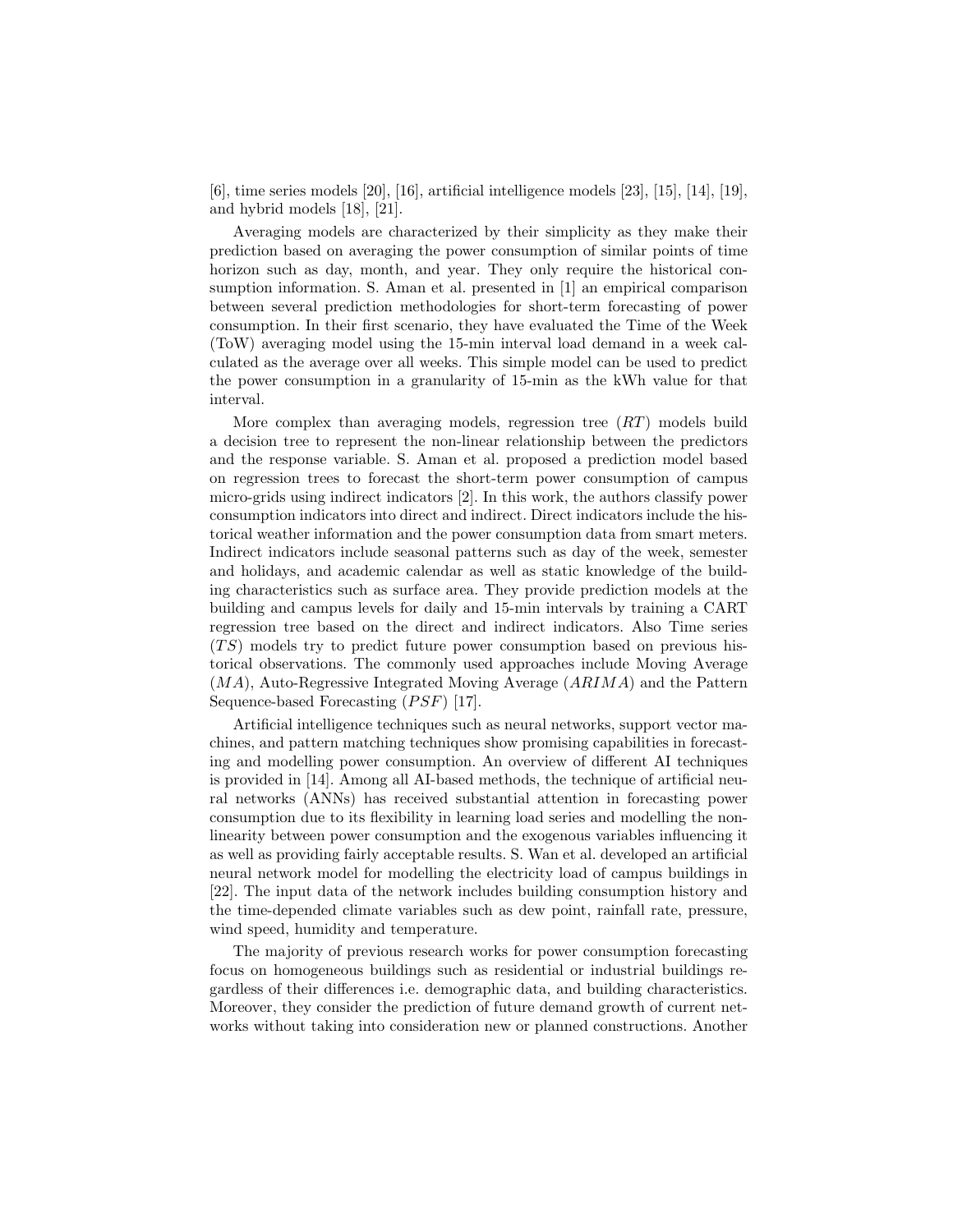limitation of the current research conducted in this field is that it did not take in consideration the difficulties of integrating smart meters in today's networks as well as the geographical structure of the network where each area is monitored independently. In this work, we try to tackle these issues by investigating the possibilities of estimating the long-term daily power consumption for a population out of a representative sample.

#### 3 Concept and Dataset

In this work, we follow a multi-step statistical analysis methodology as shown in Fig. 1 in which we use time-dependent predictors such as temperature, business days, and holidays combined with time-independent predictors such as demographic data, and building characteristics to estimate the power consumption of existing and future planned buildings on different scales. In the first step, we build the Building-Performance regression model that correlates the power consumption with time-independent factors by following a stepwise approach for the selection of predictors. This model provides good insights into the average monthly power consumption of individual buildings. Furthermore, it assists the process of excluding the data which belongs to buildings with consumption patterns not representative of the population, in order to reduce the errors in next modelling steps.

In the second step, we investigate the possibility of building a hybrid model which uses conditional inference trees [8] to divide buildings into homogeneous groups using the time-independent factors and then create a multi-linear regression model for each group to estimate the daily power consumption using timedependent predictors, demographic data, building characteristics and number of available appliances. Later, this model is adapted for the prediction of future power consumption of new buildings by removing the predictors related to available appliances and part of demographic data. The model will be capable of predicting the daily long-term power consumption for the whole population.

The used dataset in this work is provided by the Commission of Energy Regulation (CER) in Ireland. CER has started a project to collect measurements about power consumption of individual buildings using smart metering technologies. The trials took place over a period of eighteen months during 2009 and 2010. Raw data representing the 30-minute power consumption readings in kWh of individual buildings was collected. More than 5000 smart meters were installed in Irish homes and businesses in eight urban areas and three villages [4]. Pre-trial and post-trial surveys were conducted for both residential and business participants. Residential participants, which are considered for the evaluation, provided information about the following aspects in the survey:

- Demographic features of residents such as number of people living in the house, age groups, household income and employment status.
- Physical characteristics of the house such as floor size, house type, number of bedrooms, heating type and insulation.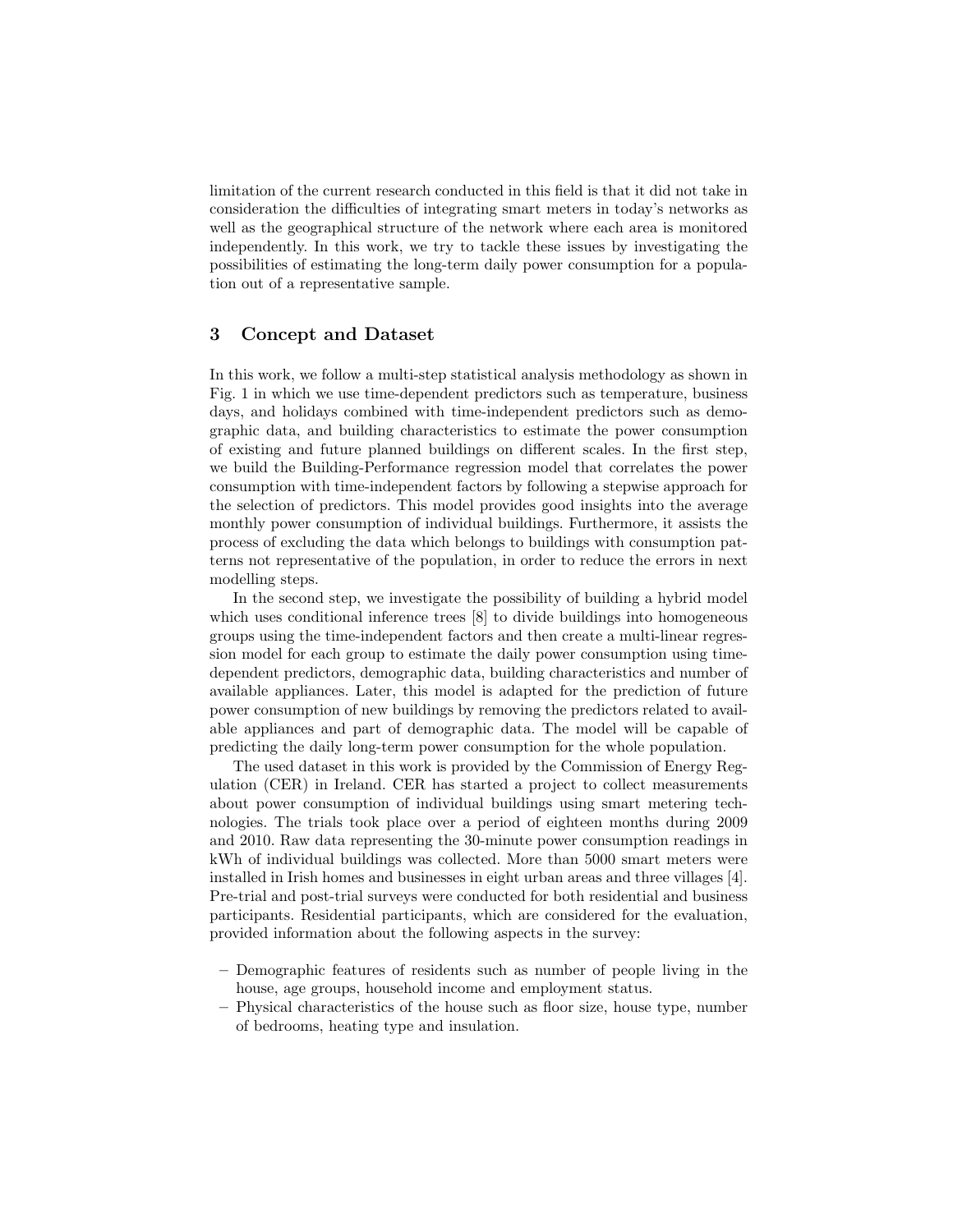

Fig. 1. Workflow for long-term daily power consumption forecasting model.

- Type and number of available electrical appliances in the house.
- Behavioral features of residents such as their usage patterns of electrical appliances as well as their awareness degree of the power each appliance consumes.

#### 4 Building-Performance Multiple Regression Model

The building-performance multiple regression model can serve as a reference model for the power usage of the general population by interpreting the effect of different predictors on the average power consumption. The set of predictor variables consists of demographic data, building characteristics, heating sources as well as the number of available appliances. The multiple linear regression model can be expressed in the form:

$$
y_i = \beta_1 x_{i1} + \beta_2 x_{i2} + \dots + \beta_p x_{ip} + e_i \tag{1}
$$

where  $y_i$  is the response variable representing the total power consumption of building i during the trial.  $x_1, \ldots, x_p$  refer to the predictor variables where p is the number of predictors.  $e_i$  is the estimation error for building i and  $\beta_1, \dots, \beta_p$ are the regression coefficients.

The Multicollinearity due to a potential inter-correlation between different predictors may negatively affect the interpretation of partial regression coefficients and make it difficult to recognize relative importance levels. To avoid any negative effect of multicollinearity, a backward stepwise regression approach is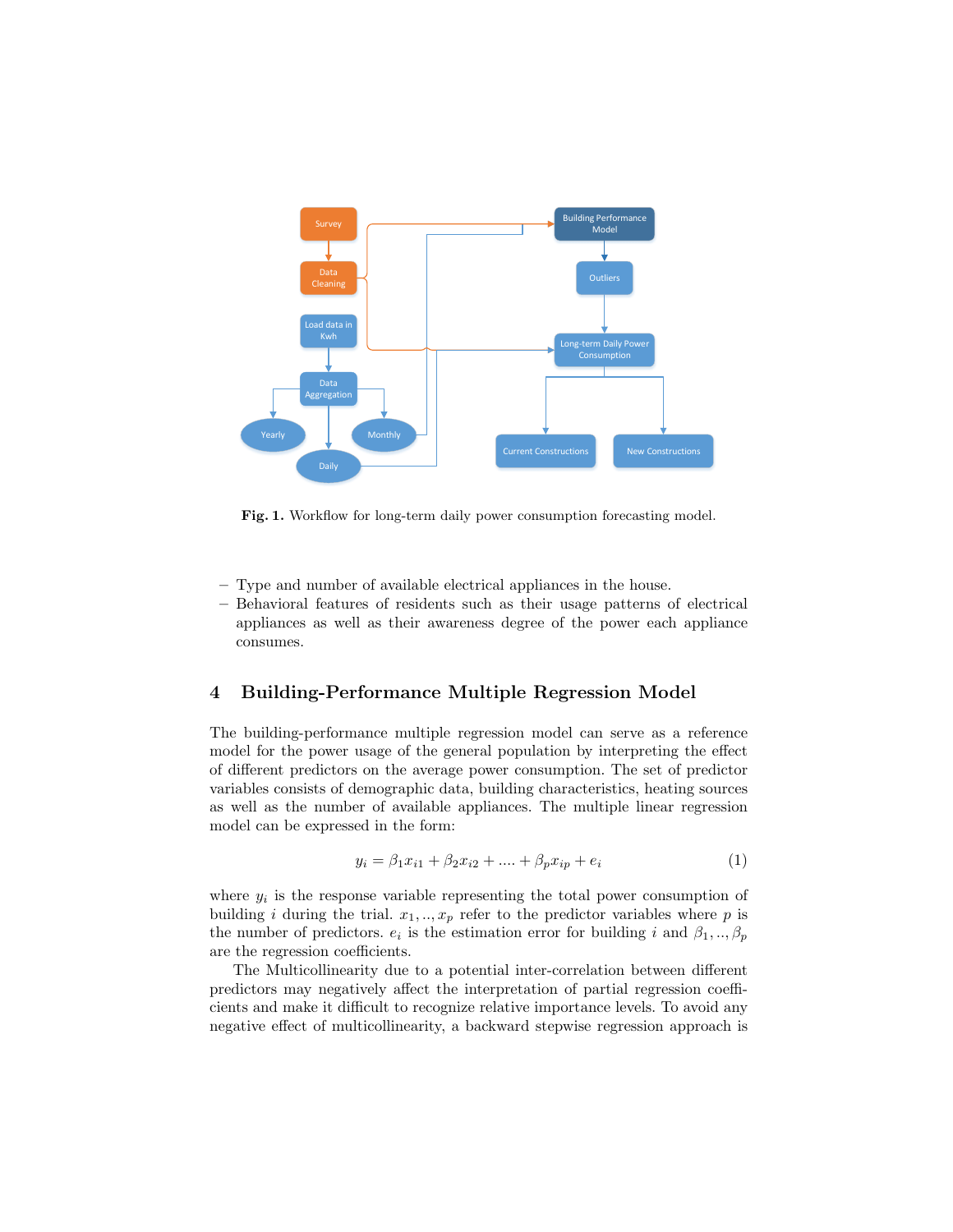used to select the best model, where iteratively in each iteration a subset of predictors that match best model performance is selected.

This model should represent the performance of the population buildings. Therefore buildings with abnormal power consumption are considered as outliers and their related power measurements are excluded from the dataset and then the model is fitted again. Based on the assumption of normal distribution of the total power consumption, a data point is considered as an outlier if its absolute value of the standardized residual is larger than 2 [10]. By defining the predicted power consumption as  $\hat{y}_i$ , the standardized residual can take the form:

$$
\hat{z}_i = \frac{y_i - \hat{y}_i}{\hat{\sigma}}\tag{2}
$$

where  $\hat{\sigma}$  is the standard error.

# 5 Hybrid Model for Long-term Forecasting of Power Consumption

The idea behind developing a hybrid model is to get the benefits of several rigorous modelling techniques in order to achieve a high prediction accuracy. On one hand, modelling the effect of time-independent variables contributes to the prediction of mean power consumption. On the other hand, modelling the effect of time-dependent variables contributes to the modelling of the random error generated by seasonal patterns and temperature changes.

We utilize conditional inference trees (ctree) to group the heterogeneous set of buildings into several homogeneous groups based on time-independent variables, namely building characteristics, demographic data, heating source, and the number of different available appliances. Ctree is a non-parametric class of regression trees embedding tree-structured regression models into a well defined theory of conditional inference procedures [9]. Ctree recursively performs univariate splits of a dataset based on two stages. The first stage is the recursive binary partitioning which proceeds as follows:

- 1. Using significance test of the global null hypothesis of independence between the predictors and the response variable, the algorithm selects the predictor with the highest association with the response variable based on the p-value corresponding to significance test.
- 2. Select two subsets of the selected variable to split the observations into two disjoint groups. The splitting point is selected based on another statistical test.
- 3. Recursively repeat steps 1 and 2.

In the second stage, it fits a constant model in each leaf node of the generated tree. It is important to mention the differences between Ctree and other popular regression tree algorithms such as CART and C4.5. Both CART and C4.5 examine all the possible splits and select the covariate that maximizes the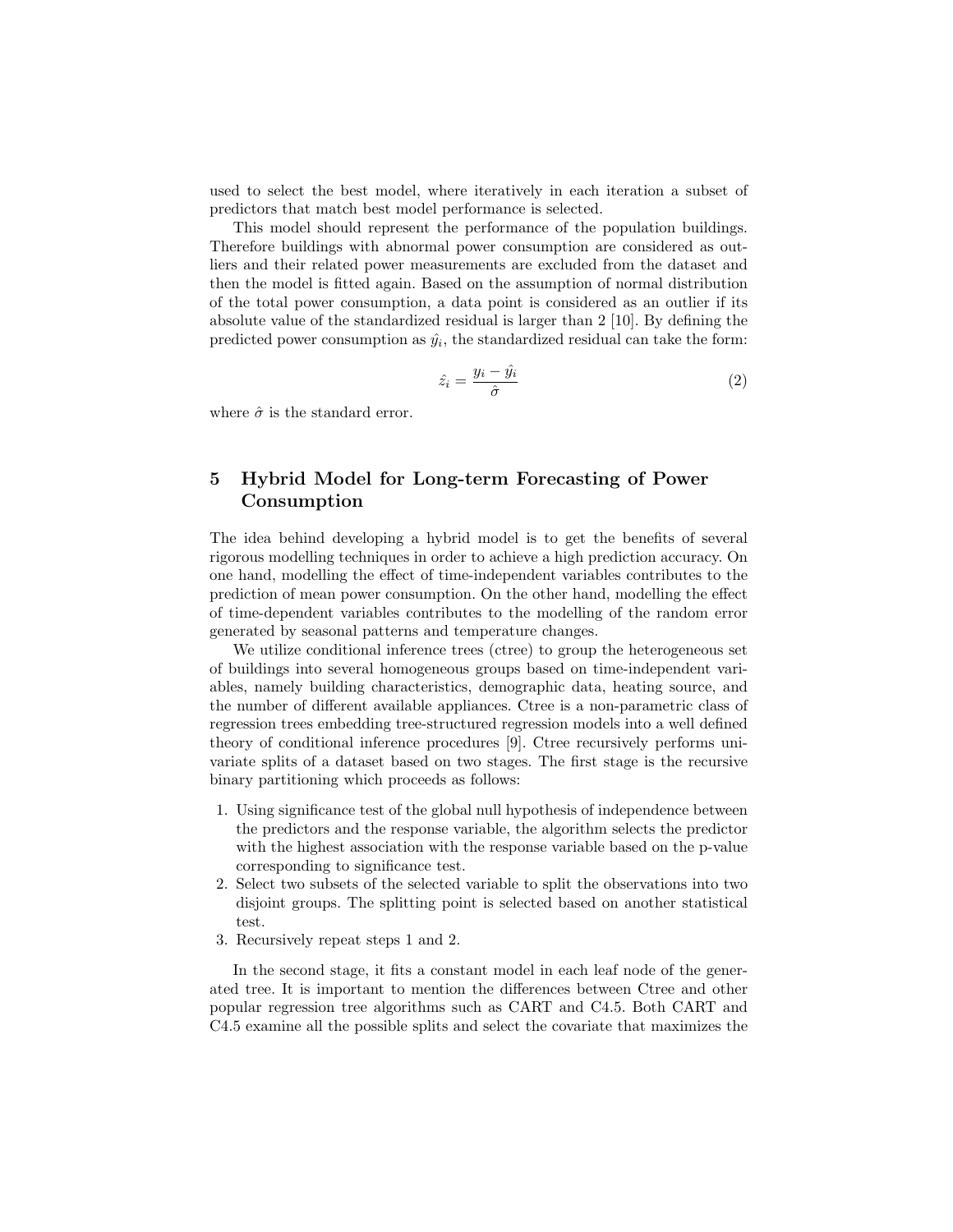cell purity. Both methods suffer from overfitting and bias towards partitioning based on covariates with multiple splits. The overfitting can be overcome by tree pruning. However, there is no statistical significance analysis that can prove whether there is a significant improvement due to the split or not. On the contrary, Ctree algorithm is statistically more valid, it recursive applies a split based on the theory of permutation tests in which partitioning is stopped when there is no significant association between the predictors and the response variable.

After dividing the buildings into several homogeneous groups, a multiple linear regression model is applied on each homogeneous group to model the daily power consumption of that group using time-dependent predictors, namely temperature, holidays, business days, and weekends. Moreover, a subset of timeindependent variables including floor size, number of bedrooms, people description, built year and home description is used for the purpose of predicting the base power consumption of different buildings in the same group as shown in Fig. 2. The advantage of using ctree is that the split process tends to apply split on a subset only if a significant improvement can be achieved rather than grouping buildings based on heuristics such as the information gain as is the case in CART algorithm.



Fig. 2. The hybrid model design . Ctree model is used based on time-independent predictors for grouping the buildings into several homogeneous groups. Afterwards, an individual linear regression model is fitted for each group based on building characteristics and time-dependent factors.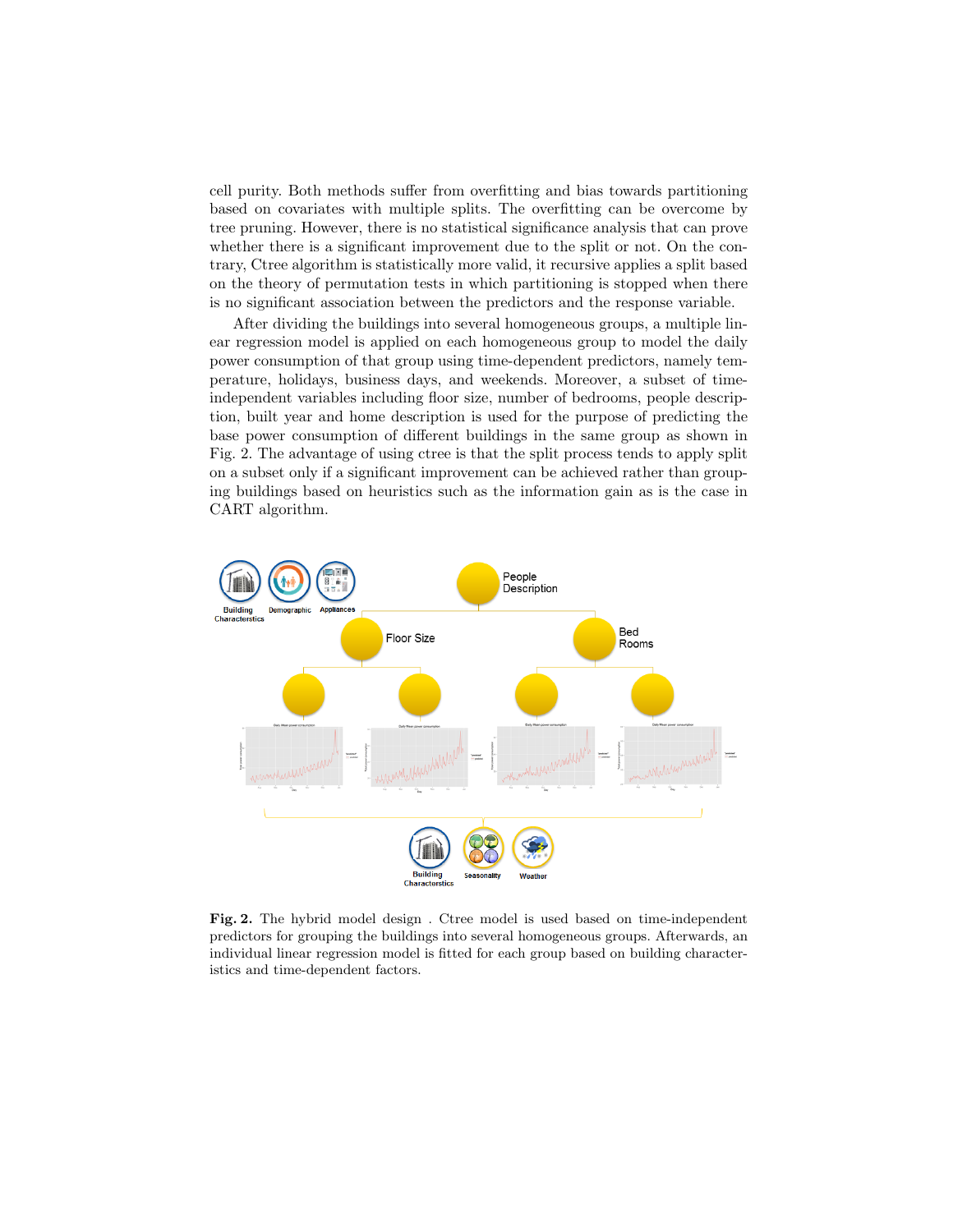## 6 Evaluation

In this section we evaluated the predictive performance of our proposed hybrid model. As a first step, we cleaned the dataset from outliers which are buildings with abnormal power consumption when compared to the majority of buildings with same characteristics. For detecting outliers, we utilized the Building-Performance model explained in Sec. 4. Table 1 shows the main factors contributing to the power consumption of residential buildings. This set mainly included the description of people i.e. retired and all over 15 years old, the building characteristics, the number of different appliances, the cooker type, and the water heating source. Thereafter, buildings with abnormal power consumption were excluded from the evaluation. As mentioned before, the iterations of the stepwise regression approach stop when no more improvement of the model accuracy can be achieved and the main features will be fixed then.

After the removal of outliers, we got 892 residential buildings out of 930 used in the Building-Performance model, while the remaining 38 were excluded through the backward stepwise regression approach. Then, we divided the dataset into a training set of 753 residential buildings and another 139 buildings for out of sample accuracy evaluation of the model. This step was done statistically, by classifying the buildings using ctree and selecting 80% of each group for training and the rest for testing. Dividing the buildings into homogeneous insured that the testing sample covers the existing variety in power consumption based on the buildings and the residents characteristics.

After getting a representative sample by excluding buildings with abnormal consumption, we classified the buildings using ctree model into homogeneous groups based on the listed time-independent predictors in Sec.5. Therefore, ctree model should be configured to produce groups in which buildings are as homogeneous as possible. Ctree uses the argument mincriterion as the value 1 - P-value corresponding to a significance test of dependency between a singe predictor and the response variable. This value must be exceeded in order to implement a split. In this work we set *mincriterion* to 0.90. The argument *minbucket* defines the minimum sum of weights in a terminal node which, in the default configuration, is equal to the number of data points that belong to a terminal node. These weights of individual buildings can be changed to give different importance levels to different data-points. For our evaluation purposes, we kept the default weights and set minbucket to 75, so we have no less than 75 data points for building the multiple linear regression model. After that a separate multiregression model was designed for each group using time-dependent predictors, and a subset of time-independent predictors Sec. 5.

Figure 3 shows the prediction performance of our hybrid model with ctree's mincriterion = 0.90 and minbucket = 75. This figure shows the actual aggregated daily power consumption of all buildings compared to the prediction results. The predicted daily total consumption was calculated by predicting the daily power consumption of each individual building for six months in advance using our hybrid model. Thereafter, prediction results of all buildings were ag-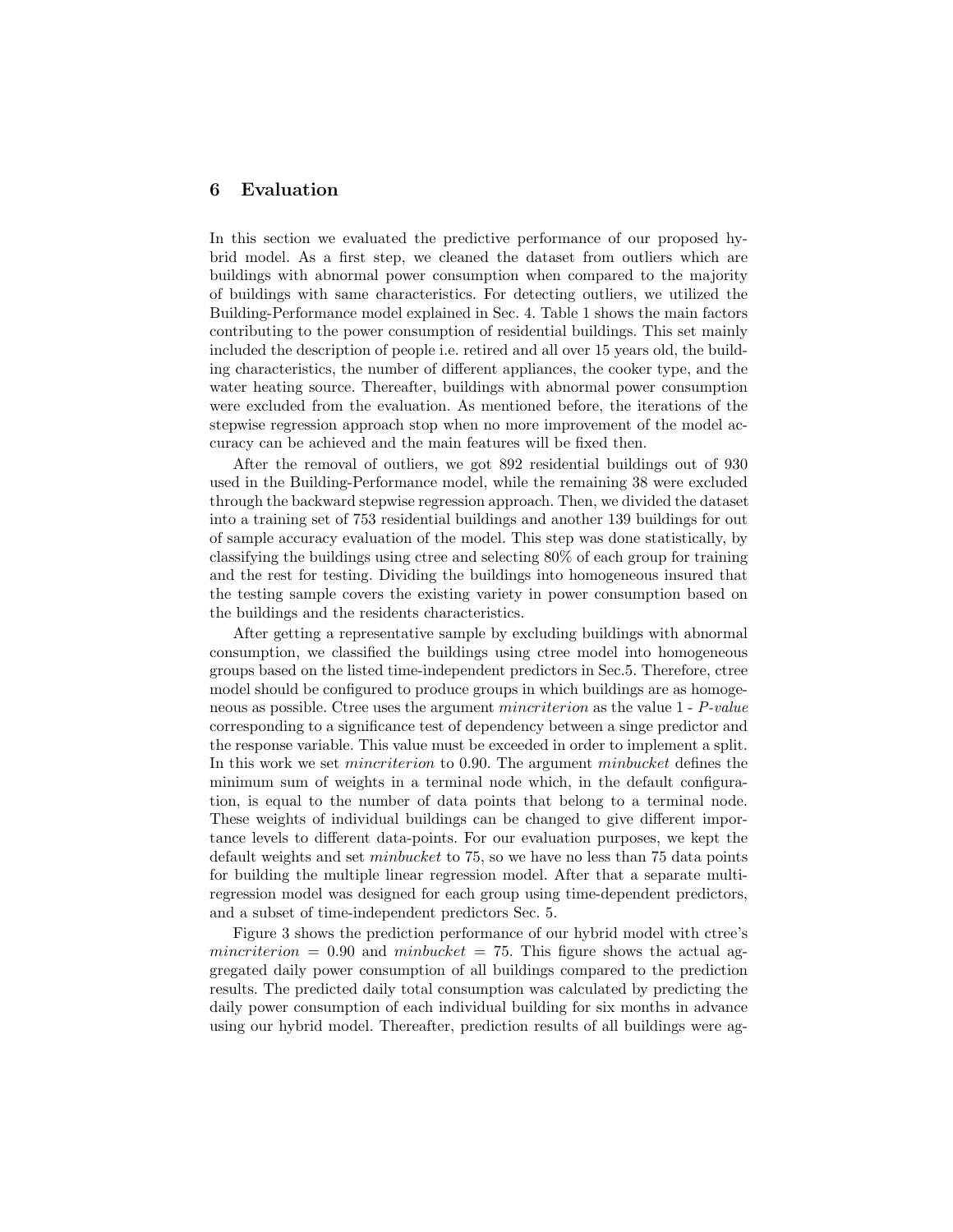Table 1. The Building-Performance final model coefficients. Std. Error is the standard deviation of the sampling distribution of the estimates of the coefficients under the standard regression assumption. t-statistic is used to test whether the corresponding regression coefficient is different from 0 and  $Pr(>|t|)$  is the p-value of the corresponding t-statistics. Intercept is the mean of the response variable when all predictors values equal 0.

| Coefficient                                            |                          | Estimate Std. Error t-value $Pr(> t )$ |          |            |
|--------------------------------------------------------|--------------------------|----------------------------------------|----------|------------|
| (Intercept)                                            | $-2.995e+033.775e+02$    |                                        | $-7.934$ | 8.48e-15   |
| People description                                     | $6.079e+02$ 8.455e + 01  |                                        | 7.189    | 1.69e-12   |
| Floor size                                             | 2.836e-01 7.365e-02      |                                        | 3.851    | 0.000128   |
| Bedrooms                                               | $4.378e+02$ $7.111e+01$  |                                        | 6.157    | $1.25e-09$ |
| Water central heating system $-2.323e+02$ 1.479 $e+02$ |                          |                                        | $-1.571$ | 0.116663   |
| Water electric (immersion)                             | $3.509e+02$ $9.609e+01$  |                                        | 3.652    | 0.000280   |
| Water heating (Gas)                                    | $-5.435e+02$ 1.423e+02   |                                        | $-3.819$ | 0.000146   |
| Water heating (Oil)                                    | $-2.729e+02$ 1.200e+02   |                                        | $-2.274$ | 0.023293   |
| Water heating (Other)                                  | $-1.628e+038.723e+02$    |                                        | $-1.866$ | 0.062394   |
| Cook                                                   | $-2.634e+027.533e+01$    |                                        | $-3.497$ | 0.000501   |
| Tumble dryer                                           | $4.529e+02$ $1.174e+02$  |                                        | 3.857    | 0.000125   |
| Dishwasher                                             | $4.296e+02$ $1.281e+02$  |                                        | 3.355    | 0.000837   |
| Electric heater plug in                                | $1.622e+02$ 6.928e + 01  |                                        | 2.341    | 0.019511   |
| Stand alone freezer                                    | $3.134e+02$ 8.788e $+01$ |                                        | 3.566    | 0.000388   |
| TV greater 21                                          | $1.972e+02$ 5.469e + 01  |                                        | 3.605    | 0.000334   |
| Desktop computers                                      | $5.562e+02$ $8.141e+01$  |                                        | 6.832    | 1.83e-11   |
| Laptop computers                                       | $3.146e+02$ $5.755e+01$  |                                        | 5.467    | $6.39e-08$ |
| Games consoles                                         | $2.612e+02$ 6.441e+01    |                                        | 4.056    | 5.56e-05   |

gregated and compared to the sum of actual daily power consumption of all buildings in the dataset.

In order to generalize the proposed model to be capable of predicting the power consumption of new constructions, we removed the factors related to inhabitants such as the number of different appliances as well as how they cook and the demographic data related to the number of people in different age groups.

We compared the performance of our hybrid model against two robust machine learning algorithms, namely conditional inference tree and random forests [3] with the same used datasets for training and testing. For the random forests model, we set the number of bootstrapped trees to grow to ntree  $= 500$ . This number should not be too small to insure that each record in the dataset is predicted at least few times. While ctree was used with same configurations as in our model *mincriterion* = 0.90 and *minbucket* = 75.

Table 2 demonstrates a relative comparison between our proposed hybrid model, ctree, random forests and the generalized version of our model in terms of model accuracy and time efficiency. For the accuracy evaluation, the Mean Absolute Percentage Error(MAPE) and the Mean Absolute Error (MAE) were used. MAPE is preferable for reporting since it presents the results as a percentage which makes it more interpretable, while MAE is less sensitive to very large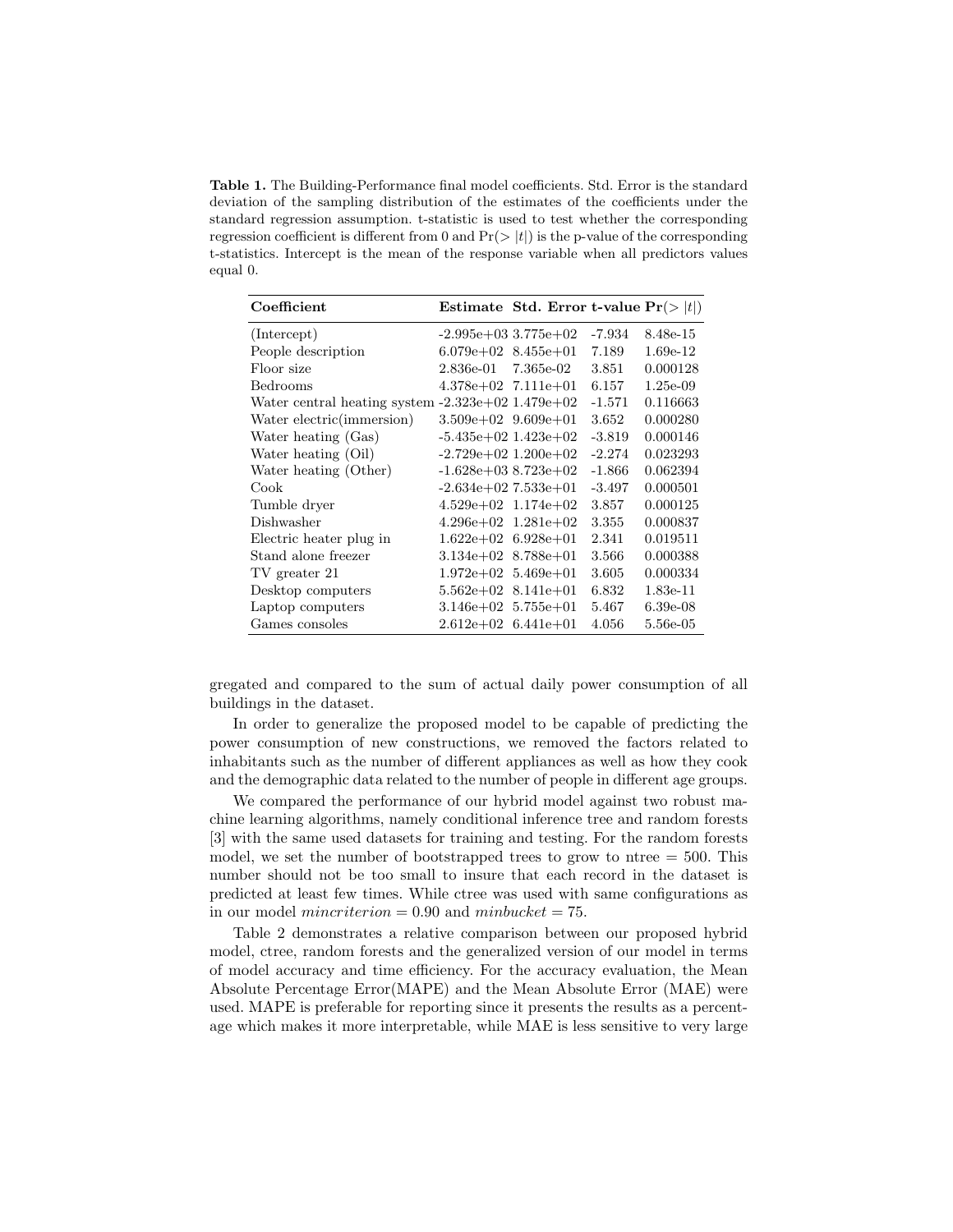

Fig. 3. Prediction accuracy of the proposed hybrid model with mincriterion=0.90 and minbucket=75.

errors in prediction compared to other measures.

$$
MAE = \frac{1}{N} \sum_{h=1}^{N} |x_h - \hat{x_h}|
$$
\n(3)

$$
MAPE = \frac{100\%}{N} \sum_{h=1}^{N} \left| \frac{x_h - \hat{x_h}}{x_h} \right| \tag{4}
$$

Where  $\hat{x_h}$  is the predicted value,  $x_h$  is the actual value and N is the number of predicted samples.

Table 2. MAPE, MAE and execution time for individuals and portfolio of buildings.

| Model                    | MAPE    | MAE   | <b>MAPE</b> | Individual buildings Portfolio of buildings Time<br>MAE |                     |
|--------------------------|---------|-------|-------------|---------------------------------------------------------|---------------------|
| Ctree                    | 58.65%  | 10.51 | 4.84\%      | 176.44                                                  | 5 minutes           |
| Random Forest            | 52.34\% | 9.65  | 5.38%       | 215.63                                                  | $ 10 \text{ days} $ |
| Proposed Model           | 49.01\% | 8.82  | 2.43%       | 89.41                                                   | 1 minute            |
| Generalized Model 50.67% |         | 9.00  | 3.43\%      | 123.11                                                  | 1 minute            |

The results in Table 2 show that the proposed approach outperformed ctree and random forests in terms of prediction accuracy and time efficiency. The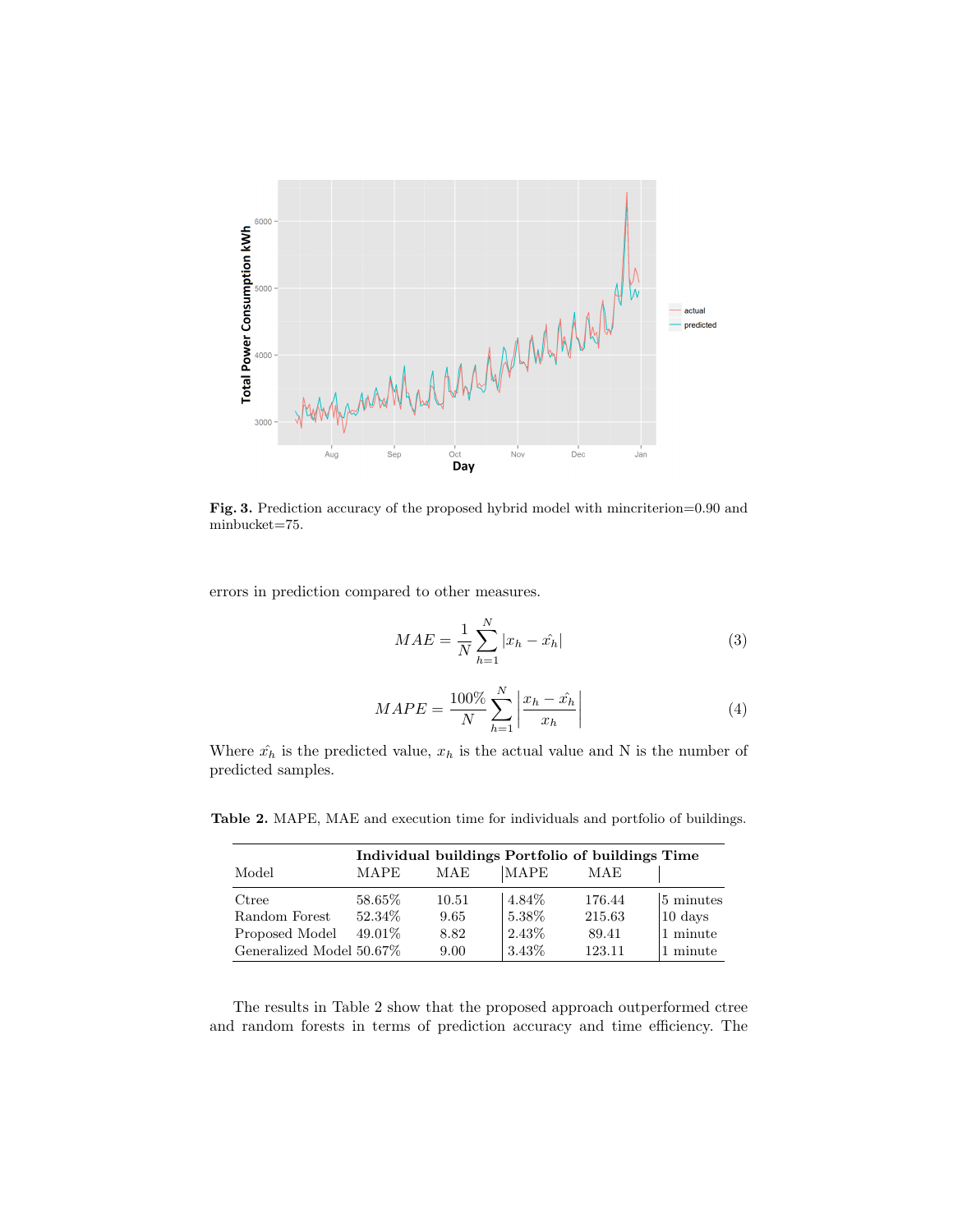hybrid model required around one minute for generating the model. Ctree needed 5 minutes which is still feasible and 10 days were required by the random forests for the modelling step which can be justified by the high number of trees used by the random forests in order to achieve high accuracy. Moreover, the lowest values of MAPE for individual buildings and portfolio of buildings were also achieved using the proposed hybrid model.

# 7 Discussion and Future Work

In this work, we designed a hybrid model for daily long-term power consumption forecasting on the scale of portfolio of buildings using conditional inference tree and linear regression models. The hybrid model outperformed two robust machine learning algorithms in terms of time efficiency and prediction accuracy. The proposed model showed that, clustering individual buildings into homogeneous groups, based on building's characteristics and their inhabitants demographics, can improve the prediction accuracy and increase time efficiency by reducing the search space. In future work, other modelling techniques will be used instead of the linear regression model to predict individual groups consumption in the hybrid model. Also we are interested in extending this work by designing an ensemble forecasting model by applying multiple modelling techniques on each group of the Ctree leaves. The ensemble model could be a fusion of the predicted values from different models in an equation with different weights for each model.

#### References

- 1. Aman, S., Frincu, M., Chelmis, C., Noor, M.U.: Empirical Comparison of Prediction Methods for Electricity Consumption Forecasting. Department of Computer Science, University of Southern California, Los Angeles, CA, 90089 (2012)
- 2. Aman, S., Simmhan, Y., Prasanna, V.: Improving Energy Use Forecast for Campus Micro-grids Using Indirect Indicators (Dec 2011)
- 3. Breiman, L.: Random forests. Machine Learning Journal 45, 5–32 (2001)
- 4. Commission for Energy Regulation (CER): Electricity Smart Metering Technology Trials Findings Report. ESB Networks, Belgard Square North, Tallaght, Dublin 24. (2011)
- 5. Fan, S., Hyndman, R.: Short-term Load Forecasting Based on a Semi-parametric Additive Model. Power Systems, IEEE Transactions on 27(1), 134–141 (Feb 2012)
- 6. German, G.: Smoothing and Non-Parametric Regression. International Journal of Systems Science (2001)
- 7. Hong, T., Gui, M., Baran, M., Willis, H.: Modeling and Forecasting Hourly Electric Load by Multiple Linear Regression with Interactions. In: Power and Energy Society General Meeting, 2010 IEEE. pp. 1–8 (July 2010)
- 8. Hothorn, T., Hornik, K., Zeileis, A.: Unbiased recursive partitioning: A conditional inference framework. JOURNAL OF COMPUTATIONAL AND GRAPHI-CAL STATISTICS 15(3), 651–674 (2006)